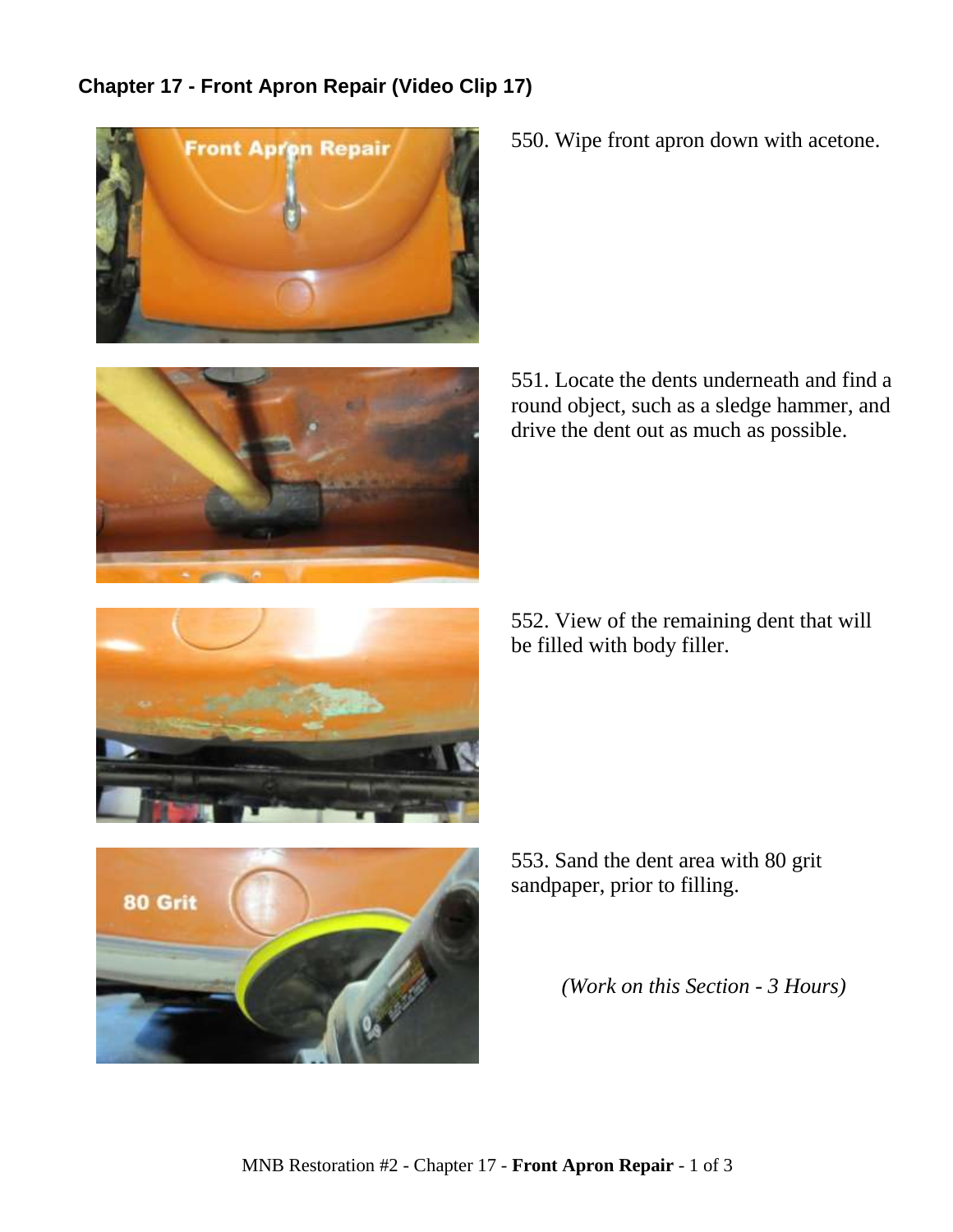





555. After a couple of hours, the area was sanded and a second layer of body filler is applied.

556. Sand the apron with 120 grit sandpaper and prep for a third coat of filler if needed.



557. The front apron after the third layer of body filler is applied.

*(Work on this Section - 3 Hours)*